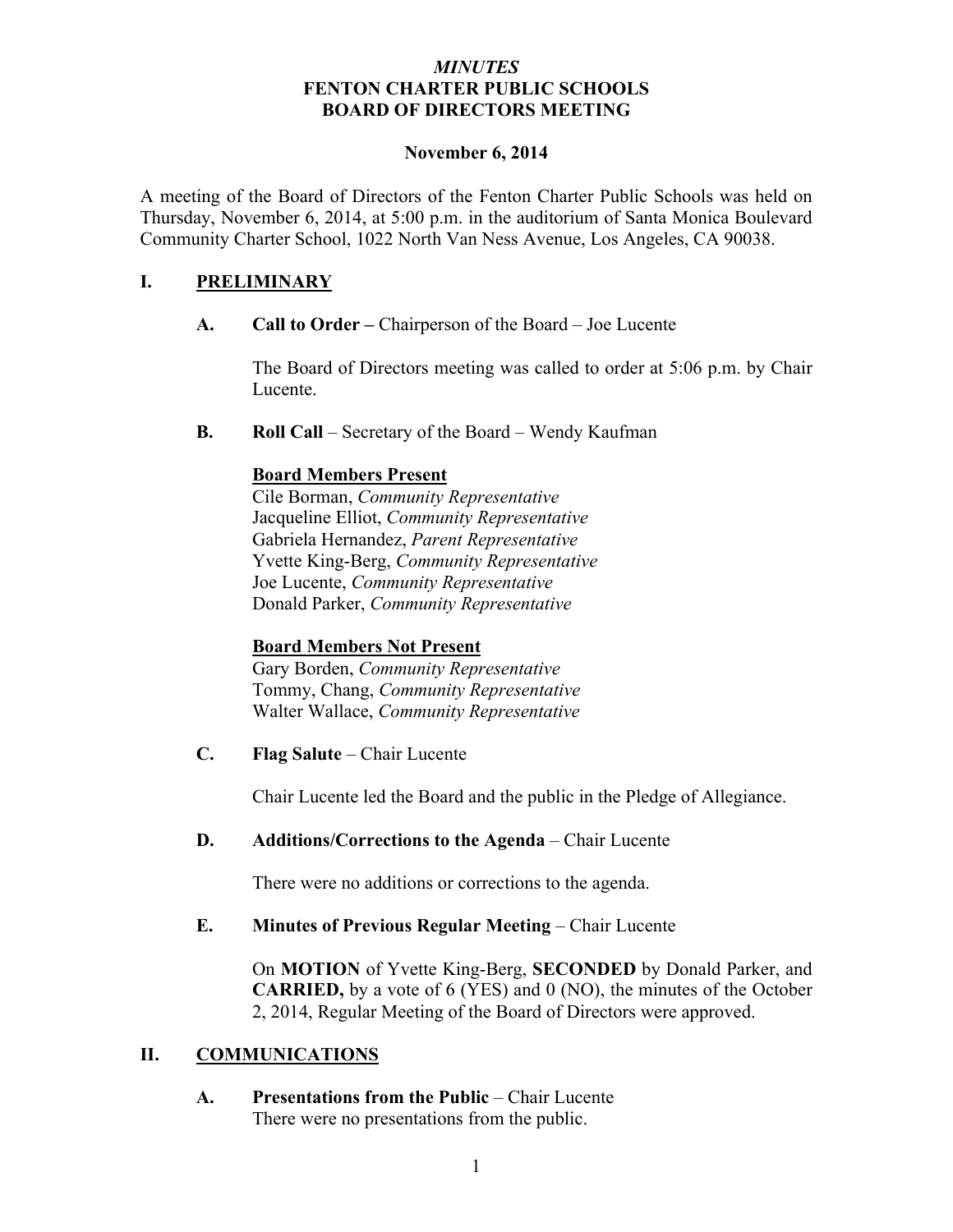#### **B. Committee/Council Reports**

Minutes of all meetings held by any committee and/or council were sent to the Board Members prior to this meeting.

There were no further reports by committees/councils.

### **C. Treasurer/CFO's Report**

Kristin Dietz, Vice President of EdTec, and Treasurer and CFO of the FCPS, presented monthly, profit and loss statements, revenue, expenditures and a year-to-date projection for the Fenton Charter Public Schools.

### **D. Directors' Reports**

Fenton Avenue Charter School (FACS) – Stacy Carroll Hutter, Director, reported.

Fenton Primary Center (FPC) – Richard Parra, Director, reported.

Santa Monica Boulevard Community Charter School (SMBCCS) – Dr. David Riddick, Director, reported.

Fenton Academy for Social and Emotional Learning (FASEL) – Lee Melo, Director, reported.

Fenton STEM Academy: Elementary Center for Science, Technology, Engineering and Mathematics (STEM) – Jennifer Miller, Director, reported.

# **E. Executive Director's Report**

Fenton Charter Public Schools (FCPS) – Irene Sumida, Executive Director, reported.

# **III. CONSENT AGENDA ITEMS**

*There were no items on the Consent Agenda.*

#### **IV. ITEMS SCHEDULED FOR ACTION**

# **A. Recommendation to review and approve "Certification of Board Compliance Review"**

On **MOTION** of Donald Parker, **SECONDED** by Gabriela Hernandez, and **CARRIED,** by a vote of 6 (YES) and 0 (NO), the recommendation to review and approve "Certification of Board Compliance Review" was approved.